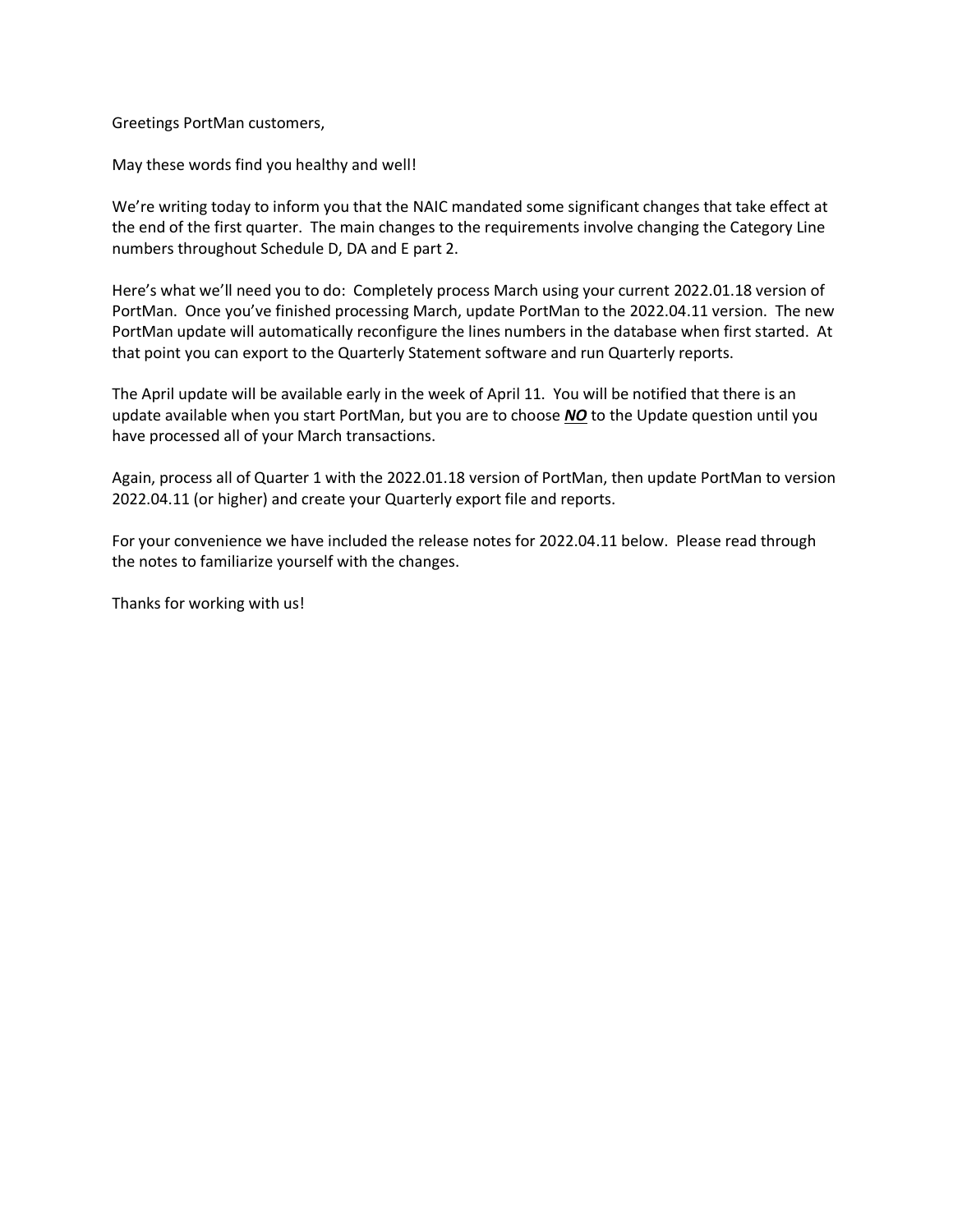

# Version 2022.4.11 Build Date: 4/8/2022

# NAIC Regulatory Change [2020-35BWG MOD](https://content.naic.org/sites/default/files/inline-files/2020-35BWG_Modified.pdf)

Expand the number of characters used from seven to ten in the investment line categories for Schedules D, DA, DL and E excluding Schedule D, Part 6 (Sections 1 and 2) and Schedule E (Part 1 and 3). Add line categories for Unaffiliated Certificates of Deposit and Exchange Traded Funds. Split the line categories for Mutual Funds, Investment Unit Trusts and Closed-End Funds into lines indicating if the fund has been assigned a designation by the SVO or not. Make changed to Summary Investment Schedule, Summary by Country and Schedule D, Part 1A (Sections 1 and 2) to reflect the additional line categories.

#### DATA ENTRY SCREEN MODIFICATION (Bonds, CMO, MBS, Stock, Short term, Cash Equivalent) The top section of each of the investment screens have been changed as shown below.

| Lot: $2$<br>Cusip: 001055-AD-4<br>ISIN:<br>Name: AFLAC Inc 6.9%                                        | Category: BN<br><b>G/L Definition:</b> 1 | <b>Disposal State:</b><br><b>Bonds</b> |
|--------------------------------------------------------------------------------------------------------|------------------------------------------|----------------------------------------|
| NAIC Category: 110<br>NAIC Line: 101<br>Industrial and Miscellaneous (Unaffiliated) Issuer Obligations |                                          | NEW screen clip                        |
| <b>Issuer Sovereignty: US</b><br><b>Country Issued In: US</b>                                          | <b>NAIC Foreign:</b>                     | Currency:                              |

More specifically in the prior version the user was to select an NAIC Type from a list of 739 choices. This list was long and confusing

|                                 | Name: AFLAC Inc 6.45% |                                          |                               |
|---------------------------------|-----------------------|------------------------------------------|-------------------------------|
| Type :                          |                       | 3201999 US Ind & Misc Issuer Obligations | OLD screen clip               |
| Under the new format users will |                       |                                          | <b>Currency Denomination:</b> |

- $\circ$  select a line category from a list of 11 choices.
	- $\circ$  Based on the category selection the user will select the naic line number from a list of 4-6 choices.
	- o Further selection for State or Country may then be required
- **NAIC Foreign** this is a data element that in the past was calculated and there was no way for the user to input. A new field has been added to allow the user to see the foreign code. The software will choose the best selection based on Issuer Sovereignty, Country Issued In, and currency denomination. The user can assign a value regardless of what the software believes should be there.
- **Issuer Sovereignty** and **Country Issued In** have been moved to page 1 (from Page 2)
- Descriptions Various code fields on the screens have descriptions following them. For instance, in the NEW screen clip above, under NAIC Category, you see "Industrial and Miscellaneous (Unaffiliated) Issuer Obligation". These descriptions are now table driven and provided by a new library.

## SYSTEM PREFERENCES

A system preference was added on the Report Settings tab to manage the format of the description displayed for the NAIC Category, NAIC Line Number, political sub or country name.

| NAIC Detail Description Format - |                      |                    |                |  |
|----------------------------------|----------------------|--------------------|----------------|--|
| Include Political Sub name       |                      |                    |                |  |
|                                  | Include $\bullet$ No | C Foreign/Canadian | C Country Name |  |
|                                  |                      |                    |                |  |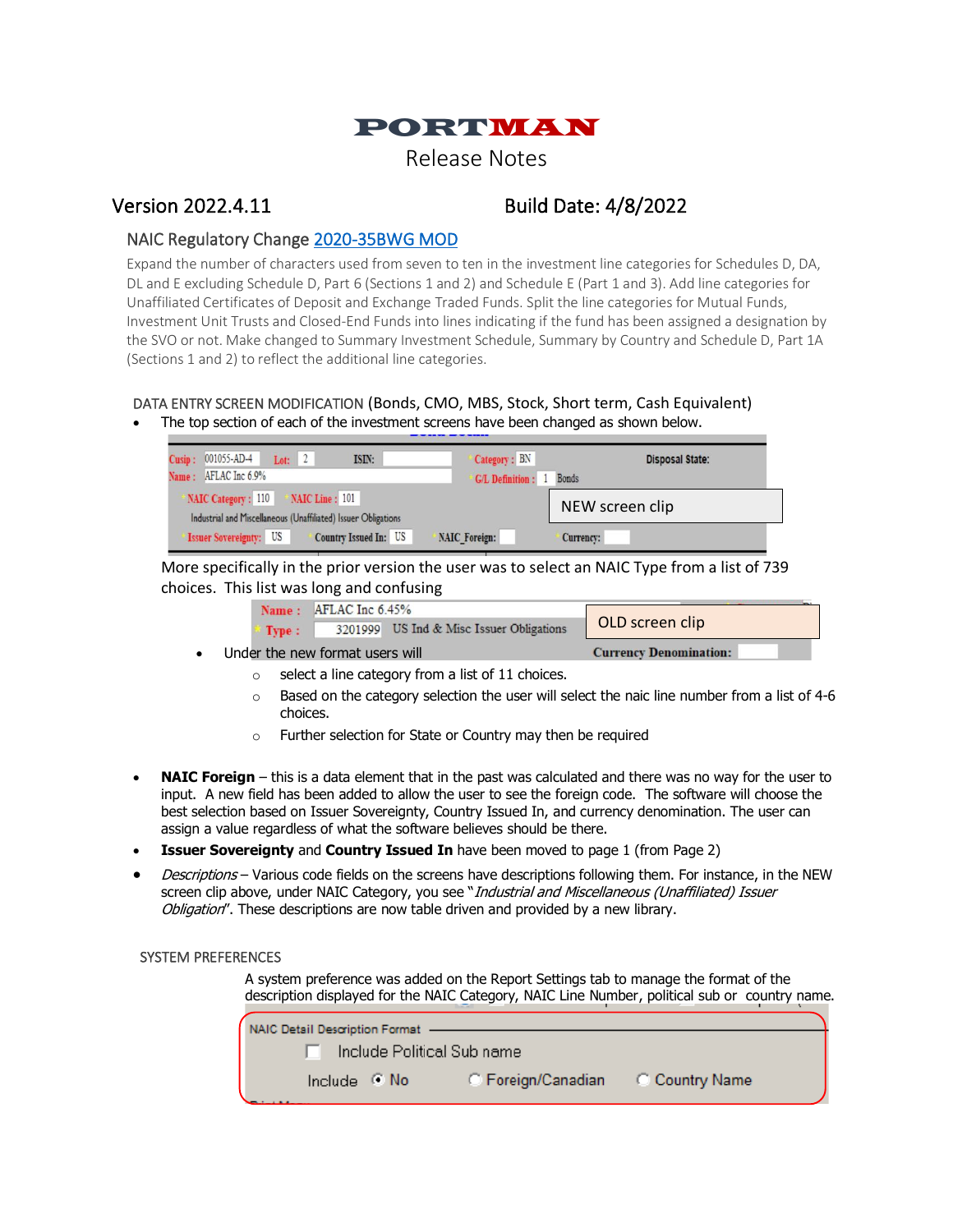#### QUARTERLY STATEMENT EXPORT

- Modified library to export changes to NAIC Line numbers.
- Export files sent for testing to various NAIC Annual Statement vendors, results were confirmed and approved

## REPORT MODIFICATIONS

A significant number of changes were needed for reports under the new numbering system. The following reports have been modified

- Acquired Bond Summary
- Acquired Cash Equivalent
- Acquired Short Term
- Acquired Stock Summary
- Active Bond Summary
- Active CMO / MBS Summary
- Active Spreadsheet
- Active Stock Summary
- Amortization by Month
- Amortization by Year
- AVR Report
- Book Value Reconciliation
- Detail report(Investment)
- Disposed Bond Summary
- Disposed Cash Equivalent
- Disposed Short Term
- Disposed Stock Summary
- Due and Accrued report
- Earned Spreadsheet
- **Exhibit of Capital Gains**
- Exhibit of Net Investment Income
- IMR Report
- Interest Earned
- Investment Income
- Market Value Report
- Period Comparison
- Quarterly Acquired
- Quarterly Disposed
- Quarterly Schedule D Part 1B
- Schedule D Part 1 (working)
- Schedule D Part 1 By GL
- Schedule D Part 1A Section 1 Quality and Maturity distribution
- Schedule D Part 1A Section 2 Maturity distribution
- Schedule D Part 2 Sec 1 (working)
- Schedule D Part 2 Sec 1 By GL
- Schedule D Part 2 Sec 3 (working)
- Schedule D Part 2 Sec 3 By GL
- Schedule D Part 3 (working)
- Schedule D Part 3 By GL
- Schedule D Part 4 (working)
- Schedule D Part 4 By GL
- Schedule D Part 5 (working)
- Schedule D Part 5 By GL
- Schedule DA Part 1 (Active Short Term)
- Schedule E Part 2 (Active Cash Equivalent)
- Securities by Sovereign rating
- Structured Securities held per NAIC list
- Structured Securities held per NAIC Type
- Summary By Country
- Unrealized Gain & Loss

## NAIC REGULATORY CHANGE

• The NAIC has published an updated list of valid NAIC designations for 2022 Quarterly reporting. The link to the NAIC page follows: [VALID DESIGNATION CHANGE](https://content.naic.org/sites/default/files/inline-files/Valid_Designation_Combinations_2022_Quarterly_Reporting.pdf)